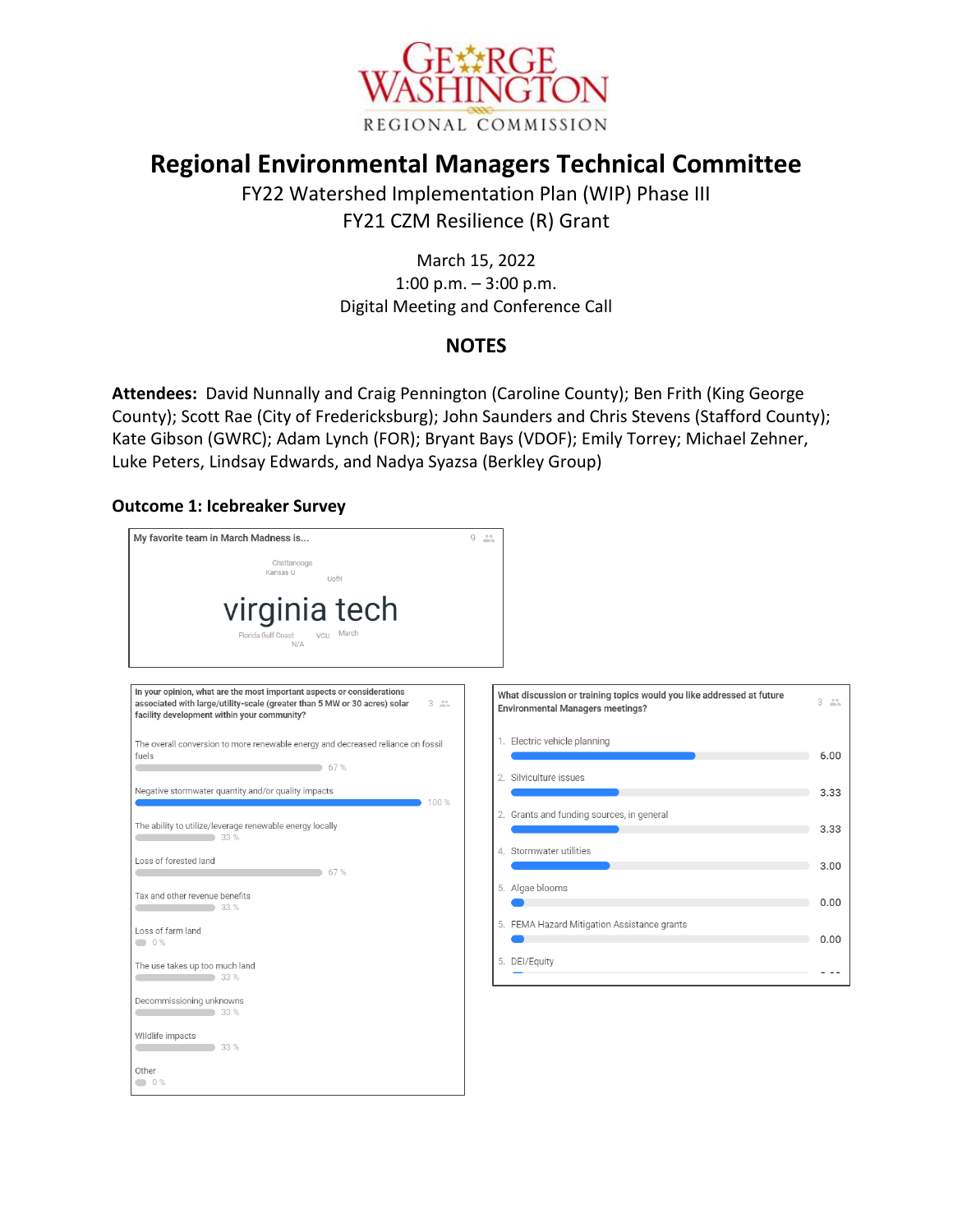## **Outcome 2: CZM Resilience Topic – Solar Land Use, Policy, and Stormwater**

## **Discussion of Solar Zoning Ordinance and Permitting – Craig Pennington and David Nunnally (Caroline County)**

- Decommissioning was an important consideration bond to be reestimated every 3 years by an engineering firm.
- Keeping industrial zoning free for industrial uses and focusing on agricultural.
- Pushback from citizens on protecting rural character and viewsheds.
- **•** Require extensive buffering to mitigate this issue  $-100'$  to streets, 150' to property lines, vegetative screening needs to be 10' tall in 3 years and constructed first. Performance bond required.
- 100 acre at one time limitation on land disturbance to mitigate stormwater.
	- $\circ$  Common in logging industry, another large land-disturbance industry. However forestry does not encounter the same runoff problems.
- Wildlife corridors required, but no guidance in ordinance.
	- $\circ$  DWR now has published recommendations: [https://dwr.virginia.gov/wp](https://dwr.virginia.gov/wp-content/uploads/media/Solar-Energy-Facility-Guidance.pdf)[content/uploads/media/Solar-Energy-Facility-Guidance.pdf](https://dwr.virginia.gov/wp-content/uploads/media/Solar-Energy-Facility-Guidance.pdf)
- Caroline County is an "opt-out" community, meaning applicants submit directly to DEQ.
	- $\circ$  Limitations include not having ground truthing during plan review; no way to observe downstream effects on ponds and other waterways.
	- $\circ$  DEQ does not treat area covered by panels as impervious just the pilings and concrete used to mount them.
- Water quantity can be a bigger issue than quality.
- Caroline has not approved any solar facilities through the CUP process so far.
- DEQ may be releasing stormwater management guidelines within the year.
- Developers should be required to install more on-site water diversion rather than assuming sheet flow to the periphery of the site.

## **Outcome 3: Discussion on Solar Policies Important to the Localities**

The Rappahannock River Basin Commission is interested in hearing from stakeholders on what issues in solar facility development impact them.

- Imperviousness calculation
	- $\circ$  Concern for unintended consequences if everything is marked impervious, the developer has no incentive to install mitigation measures (managed turf) and instead would just pave or gravel the entire site.
- Compacted soil
	- $\circ$  Dr. Lee Daniels has papers coming out about restoring farmland that are less than optimistic.
- How best to use brownfields and industrial land
- \$10MM DOE grant for deploying solar with wildlife and ecosystem services benefits (SOLWEB)
- Using native forbs and agrivoltaics